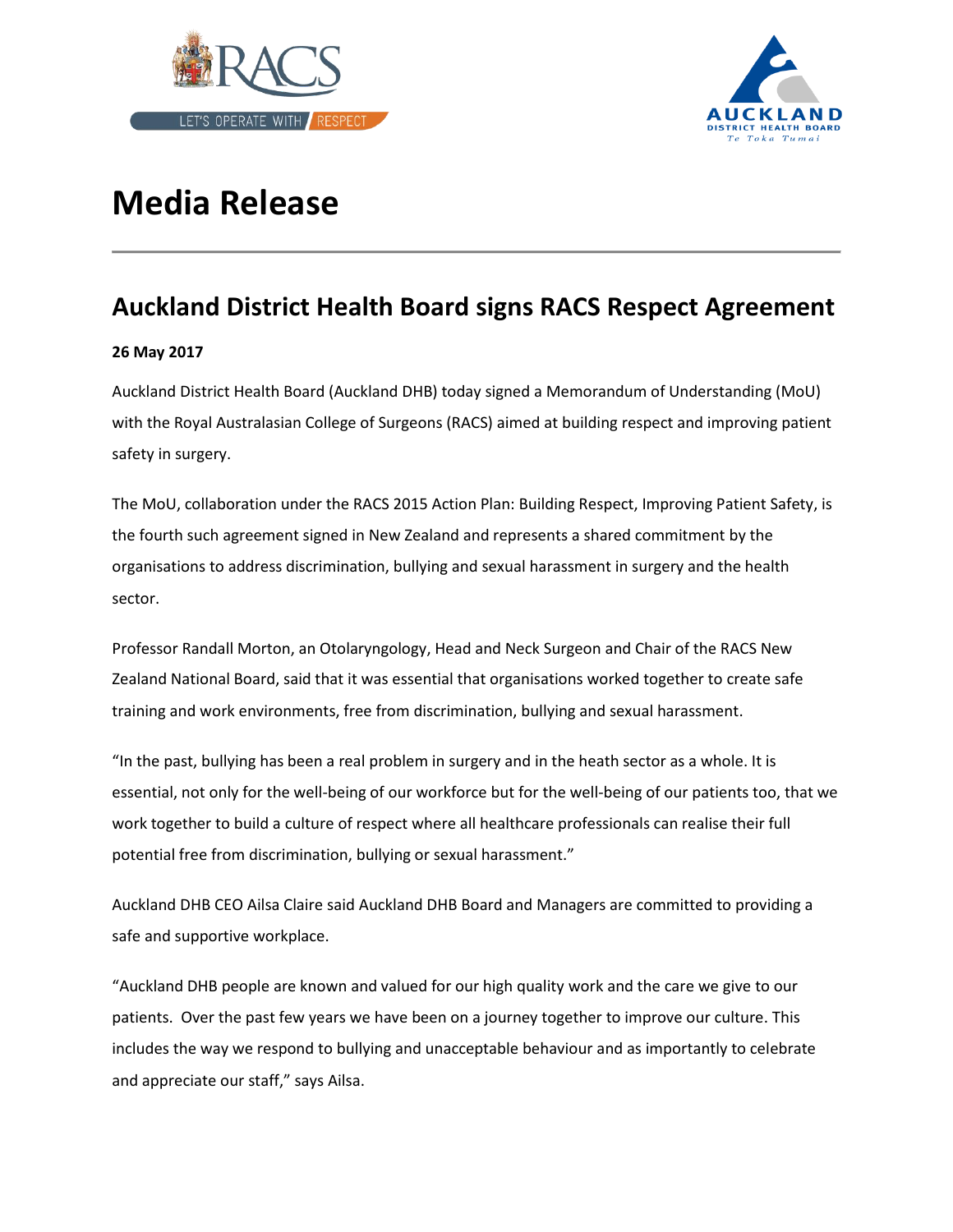"The signing of this MOU coincides with our launch of Speak Up, a programme inspired by the RACS work. Speak up was designed by a diverse group of employees from across Auckland DHB led by our Director of Surgical Services, Arend Merrie, and with union partner support. It is an important programme that will help us work together to confront harassment, discrimination and bullying, deal with the issues, and remove them," Ailsa continues.

Specific initiatives in the MoU signed between Auckland DHB and RACS include:

- Sharing information and resources between the two organisations for education and training.
- Supporting greater diversity within the surgical profession.
- Working together to ensure that surgeons and trainees are able to undertake training and education in relation to discrimination, bullying and sexual harassment.
- Sharing information about on how complaints relating to unacceptable behaviour are managed.

In May 2016, RACS launched Let's Operate with Respect – a campaign to help deal effectively with discrimination, bullying and sexual harassment in surgery. RACS has also published a dedicated new section of its website, About Respect.

## **ENDS**